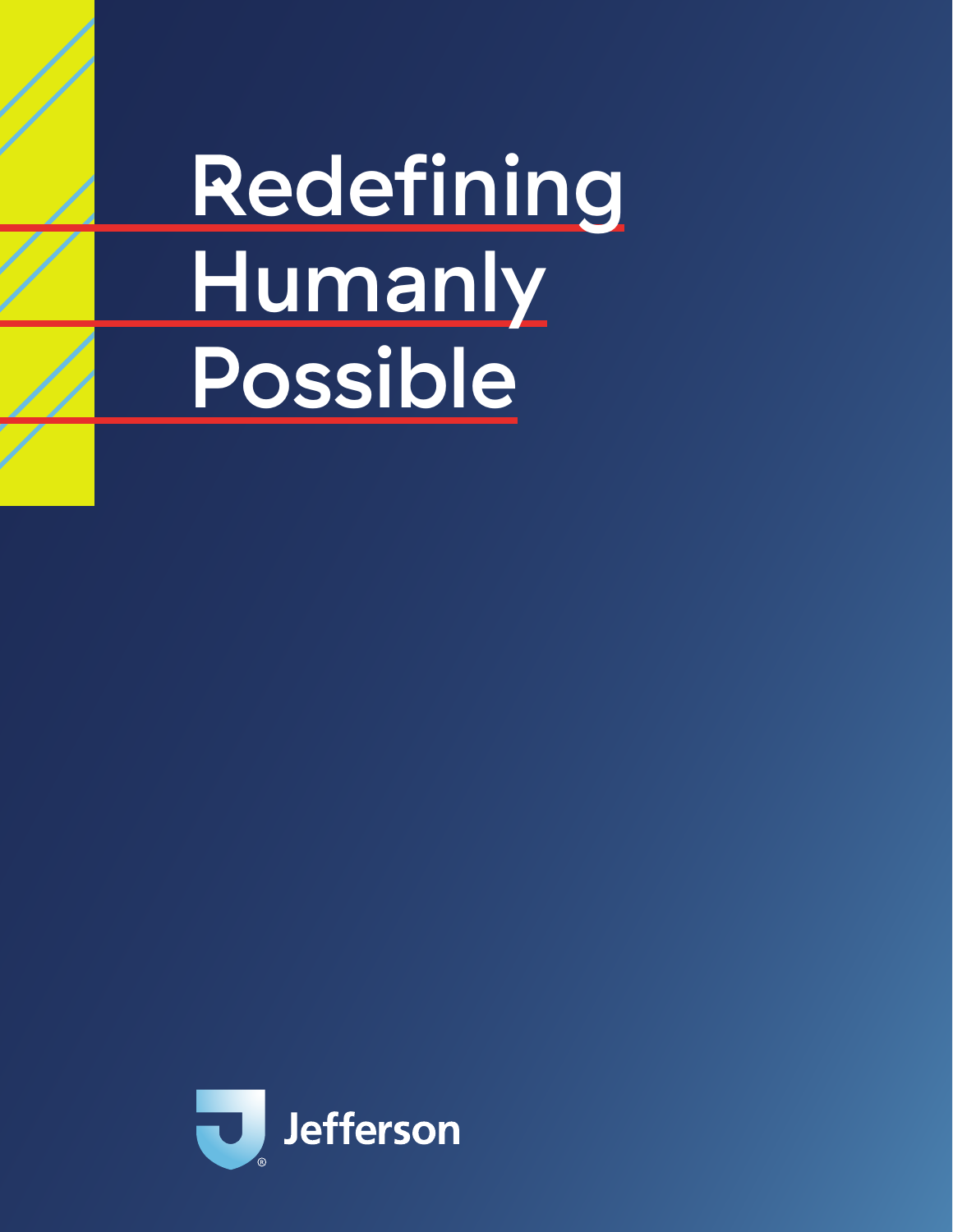# About Us

Thomas Jefferson University has a rich legacy. In fact, through unifying two widely acclaimed and highly honored legacies of innovation, education, research and professional excellence, we've surpassed 325 years of combined history.

Thomas Jefferson University was founded in 1824 as Jefferson Medical College, and Philadelphia University was founded in 1884 as the Philadelphia Textile School. Both were ahead of their time and focused on the importance of experiential learning. The new Jefferson – formed through the merger of Philadelphia University and Thomas Jefferson University – was established on July 1, 2017.

#### **Today, Thomas Jefferson University:**

- is a professional university that is ranked 5th Most Innovative and among the Best in Value by *U.S. News & World Report* (Northern Region).
- has 160 graduate and undergraduate programs offered in 10 colleges and 3 schools in areas such as architecture, business, design, engineering, fashion and textiles, health, science, and social science.
- includes a state-of-the-art 60,000 sq. ft. clinical skills simulation center for learning and teaching, using real-world patient scenarios.
- includes fashion programs that are ranked 7th in the world and 3rd in the U.S. by *Fashionista*, and that are named among the world's best by *CEOWORLD Magazine* and *Business of Fashion*.
- boasts of a 95 percent success rate among undergraduate students in securing jobs or going on to graduate school.

#### **The Jefferson Advantage**

At the core of who we are is our approach to education. In a world where rapid change is the norm, employers are seeking graduates who are ready for what's happening right now and for what will come next. At Jefferson, we foster:

- Active and engaged learning
- Collaborative inquiry
- The use of real world problems and experiences
- The strong integration of the liberal arts and sciences with professional disciplines

Our more than 8,400 full and part-time students experience a unique education delivered by more than 4,600 faculty. By working on transdisciplinary teams, you'll gain a broader understanding of differing perspectives and develop critical decision-making skills so you are able to solve complex problems.

#### **Our Academic Medical Center**

Situated on our 13-acre Center City Campus in downtown Philadelphia is Thomas Jefferson University Hospitals, our academic medical center where students in health and science gain dynamic, real-world and interprofessional education. With Jefferson's legacy as one of the first programs in the region to provide hands-on clinical training to students as your foundation, you're sure to be part of transformative approach to health education.

As the clinical arm of Thomas Jefferson University, Jefferson Health – which includes Thomas Jefferson University Hospitals and network of regional hospitals, many of which are Magnetdesignated for nursing excellence, has:

- 2,867 licensed beds
- 6,100 physicians and practitioners
- 7,400 nurses
- 40+ outpatient and urgent care locations and more than 3.8 million outpatient visits
- NCI designated Sidney Kimmel Cancer Center

#### **Locations**

Whether you choose to learn in the city, in scenic East Falls, or a satellite campus close to home, your education will take you further than you ever thought possible.

With campuses in Center City and East Falls in Philadelphia, and additional campuses in Bucks, Delaware and Montgomery counties, as well as in New Jersey, Jefferson is conveniently located for its students. Our continued expansion into a variety of international academic partnerships and research collaborations make Jefferson ideal for students to experience a global ecosystem of transformational education, discovery and impact.

#### **One Mission and Vision, Endless Possibilities**

Combined, Thomas Jefferson University and Jefferson Health have more than 30,000 employees across the region. We are the second largest employer in Philadelphia and have a regional economic impact of more than \$11 billion annually.

#### Our mission for our institution and our students is to:

Improve lives and provide students with exceptional value in 21st century professional education.

#### And our vision is to:

Reimagine health, education, and discovery to create unparalleled value.

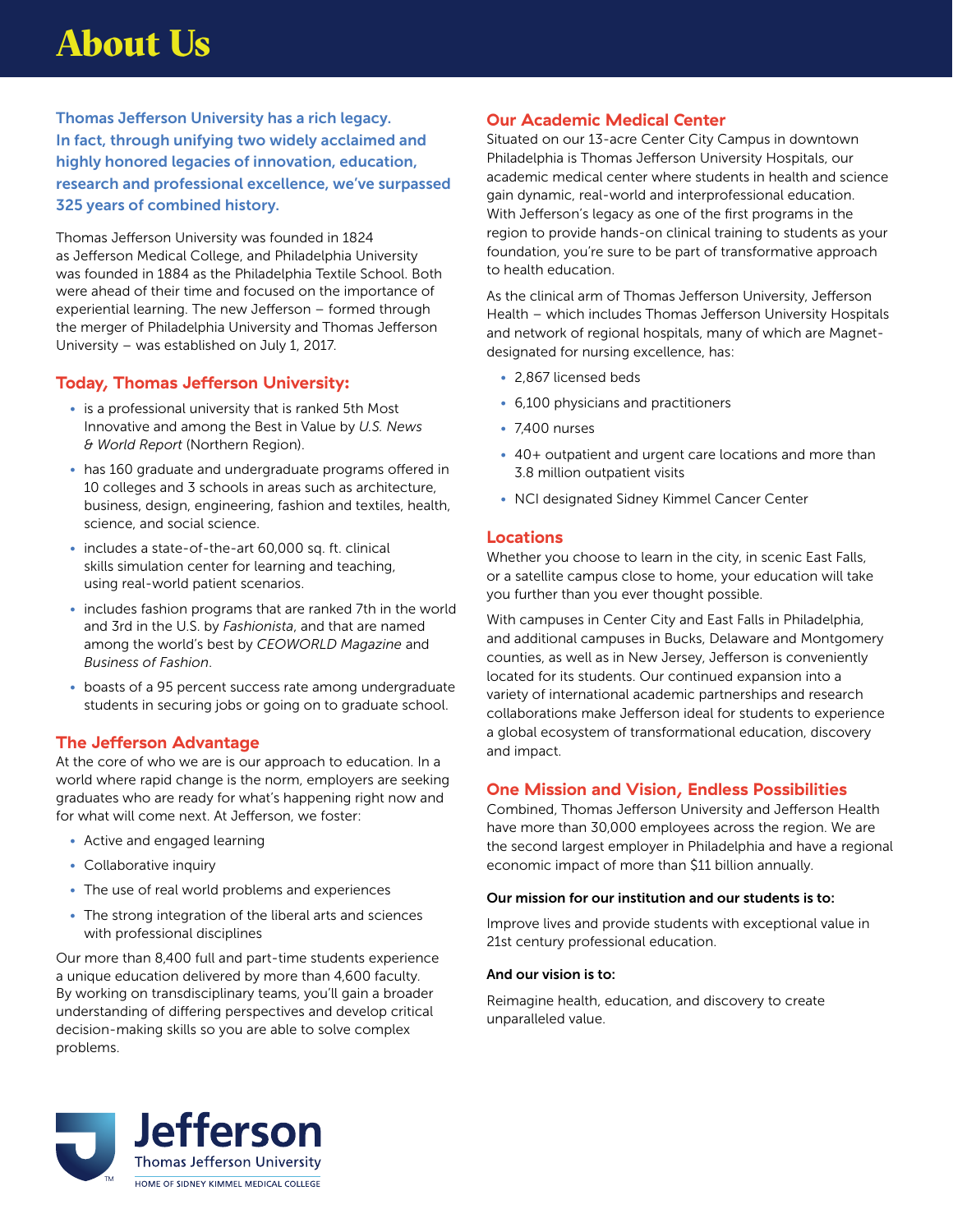Jefferson's campuses are incubators, tradition breakers, and beautiful places to learn. We cross the city and the suburbs. From our vibrant Center City Philadelphia campus to our East Falls grounds and beyond, each location offers a unique learning environment to experience all that is Jefferson.

The University's 13-acre Center City Philadelphia location shares its campus with Thomas Jefferson University Hospital and Jefferson Hospital for Neuroscience – making it ideal for students pursuing careers in health and science.

#### **Highlights of our Center City campus include:**

- Bluemle Life Sciences Building: houses laboratories, a biosafety level-3 facility, darkrooms, and coldrooms. Labs are equipped with spectrophotometers, centrifuges, incubators, scintillation counters, shakers, and gel imaging systems.
- Scott Memorial Library: provides students with access to more than 220,000 books and bound print journals and over 6,000 online journal subscriptions. There is also space for private and collaborative studying, as well as anatomical models and bone boxes.
- Jefferson Alumni Hall: home to the Office of Student Life and Engagement, the Jefferson Recreation & Fitness Center, classrooms, cadaver labs, and study space.
- The Jefferson Recreation & Fitness Center: workout space dedicated to creating a safe and friendly environment where students can achieve their fitness goals. It includes a cardio room, dry heat sauna, a multi-purpose gym, racquetball court, swimming pool, weight room, and more.

#### **Clinical Skills & Simulation Center**

Of national significance to our students training in the health and sciences is Jefferson's Dr. Robert and Dorothy Rector Clinical Skills & Simulation Center, which is accredited by the Society for Simulation in Healthcare. This Center is a recognized leader in the use of simulation to teach and assess students' clinical skills. Our Center is unique and includes:

- State-of-the-art teaching facilities: The Center supports the simulation and skills teaching needs of learners and faculty at the University across all disciplines. It has more than 60,000 square feet of learning and teaching/ simulation space and ample room for skills attainment, structured practice, debriefing through audio visual capture and more.
- A robust standardized patient program: This program, consisting of over 130 standardized and simulated patients, is integral to almost every program at the Center. With this group we produce both skills teaching programs and formative Objective Structured Clinical Examinations for programs across the University and region. As a component of the standardized patient program, Jefferson produces high-quality video-trigger tapes for teaching and assessment purposes via our innovative and highly successful Jeff Players Production Group.
- Large set of simulation teaching tools: We use low and high fidelity mechanical simulators that support skills attainment sessions and structured practice sessions for every core skills set – from invasive clinical skills to communication and team building skills. We are also able to support highly sophisticated surgical simulation training programs.
- Learning in an interdisciplinary environment: Our Center fosters the interaction, curriculum development, teaching and assessment of clinical skills between faculty and students including occupational therapists, physical therapists, nurses, pharmacists, and physicians in both undergraduate and graduate education. We work closely with the Jefferson Center for Interprofessional Practice & Education, the Center for Research in Medical Education, and the College of Population Health to foster this interdisciplinary environment.
- An innovative, progressive and enthusiastic faculty: The most unique feature of our center is the presence of faculty who are not only experts in simulation teaching and curricular development, but who can "breathe life" into a simulation scenario. In working with the various Colleges across the University, our faculty make certain that the skills learned at the Center translate to the bedside to improve the quality of health care.

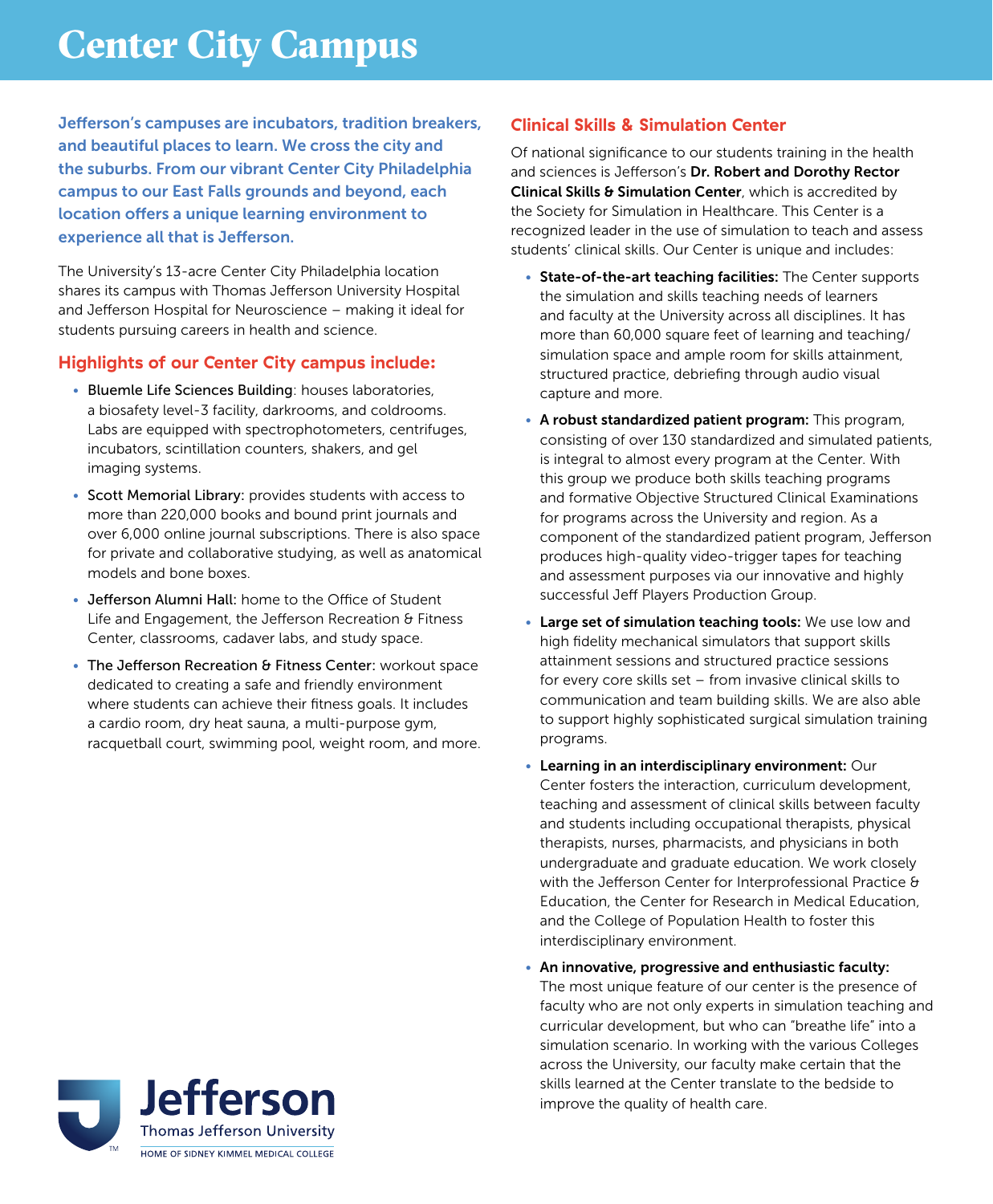# Philadelphia

Philadelphia is the sixth largest city in the country and also one of the most diverse. It is home to a large population of college students – nearly 350,000 – historic attractions like the Liberty Bell, Independence Hall and the Constitution Center, a thriving, nationally recognized food, music and arts scene, and countless neighborhoods and city suburbs that boast more than 700 miles of scenic hiking trails and parks.

Renowned for its live music scene, Philadelphia's vibrant rock, rap, jazz and pop venues located in neighborhoods all across the city showcase the world's most buzzed-about musicians. That's not to mention the city's renowned classical groups, which includes The Philadelphia Orchestra, one of the world's greatest classical music organizations.

When it comes to professional sports, few cities are as passionate about its teams as Philadelphia. Notably, Philadelphia is one of just a few cities with a professional franchise in five major league sports. Most of Philadelphia's pro teams play a few miles south of Center City, either at the Wells Fargo Center (76ers basketball and Flyers ice hockey), Lincoln Financial Field (Eagles football) or Citizens Bank Park (Phillies baseball). The Philadelphia Union soccer team plays at the Talen Energy Stadium in Chester, Pennsylvania, just outside of the city.

Some students choose to live in the city for the ease and convenience of living near Thomas Jefferson University and the immediate access to diverse entertainment. However, Philadelphia's suburbs do not lack entertainment opportunities. Some of the best restaurants are located just a few minutes away from Center City, and the surrounding areas are home to many smaller clubs, bars, bookstores, and coffee houses.

#### **Public Transportation**

The Southeastern Pennsylvania Transportation Authority (SEPTA) connects Center City Philadelphia with the surrounding suburbs. Utilizing trains, buses, and the subway, you're always a short trip away from Thomas Jefferson University or the bustling suburbs around it.

- BUS Schedules are available on SEPTA's website (septa.org) or by downloading the SEPTA travel app on the App Store or Google Play.
- SUBWAY There are two main subway lines: the north and southbound Broad Street line and the east and westbound Market Street-Frankford line. The Broad Street line station nearest Jefferson is on Broad Street between Walnut and Locust Streets. The Market Street-Frankford line can be accessed near us at 11th and Market Streets.
- REGIONAL RAIL LINES Trains travel to many of the Philadelphia suburbs and Philadelphia International Airport, leaving from Jefferson Station at 11th and Market Streets, just a few blocks from campus.

The PATCO Speedline travels from Lindenwold, New Jersey to Center City Philadelphia. More than 38,000 people rely on the high-speedline each day. The PATCO station nearest campus is at 10th and Locust Streets.

For longer distance trips, Amtrak, and Greyhound/Trailways buses each have stops inside the city, making it easy to travel up and down the East Coast. Amtrak trains leave from William H. Gray III 30th Street Station and the bus terminal can be found at 10th and Filbert Streets behind the Fashion District Philadelphia.

Need to get somewhere and don't have time to work around bus or train schedules? Philadelphia is home to 215-GET-A-CAB, Uber and Lyft.

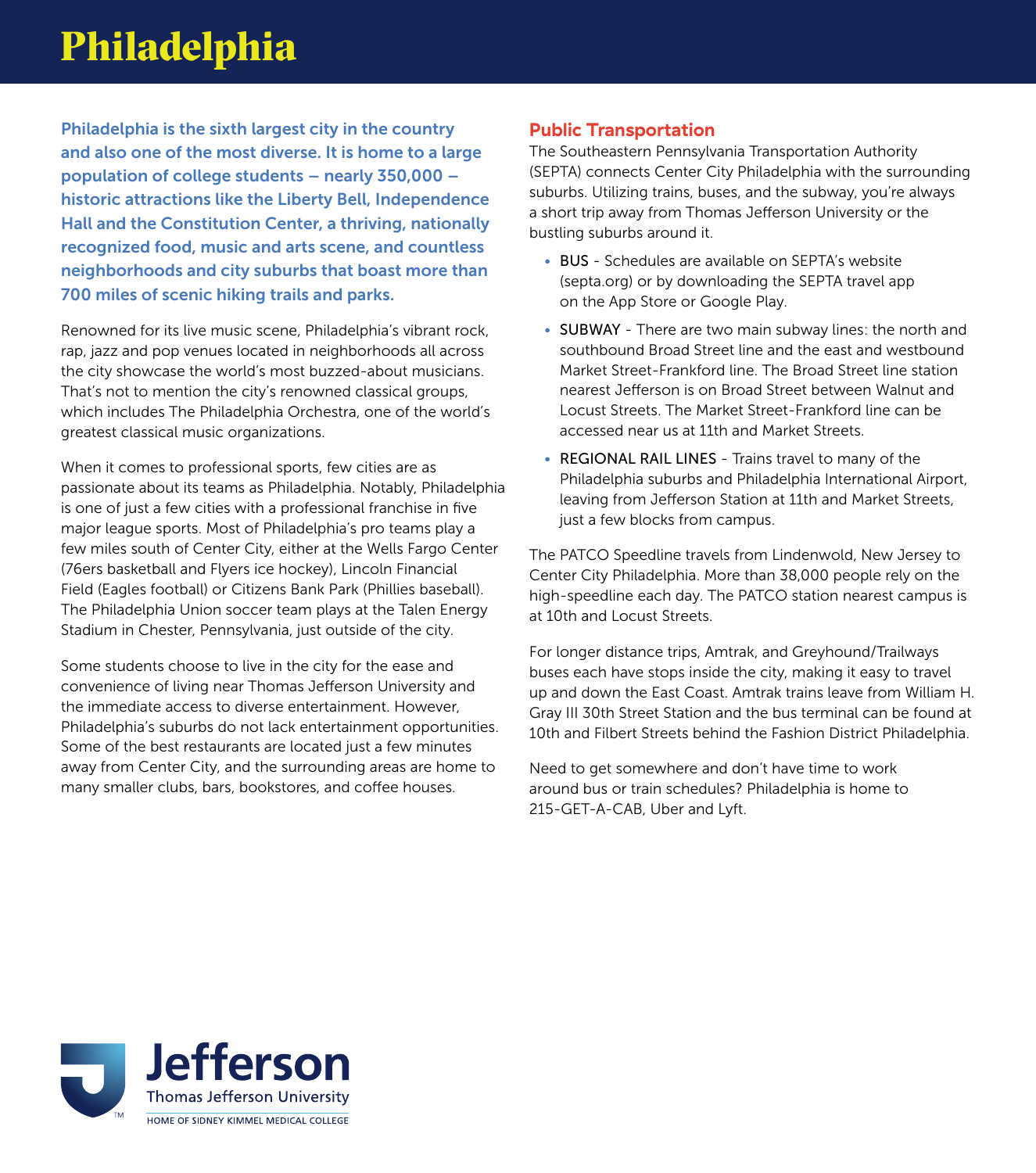# Academics

What if we didn't just rely on the typical way forward? What if, rather than the vertical thinking that takes problems head-on, we could solve them with a radically different approach?

That's exactly what we do at Thomas Jefferson University. Through more than 160 graduate and undergraduate programs, you will collaborate with your peers across disciplines, redraw the limits, and slice through every standard and norm that exists. Because that's where the greatest human advancements are made.

Jefferson believes that it is at the intersection of thinking, doing and the inclusion of varied perspectives that you will discover new possibilities for the world. You will redefine humanly possible, giving you the competitive advantage employers are seeking.

Our core programs—or areas of interest—drive students beyond the traditional limits of academics to inspire change and test just how far you can take what you know.

#### **Architecture**

Reimagine a city's infrastructure side-by-side with industry professionals. Develop the next software program for sustainable engineering. Shape a building that facilitates wellness. And build tomorrow's breakthroughs.

#### **Business**

Help small businesses build successful 10-year plans. Manage the finances for a Fortune 500 company. Learn how analytics factor into your own business dreams. And close the deals that will open a future of possibility.

#### **Design**

Build the workspace that will inspire a new workforce, or a hospital with all the comforts of home. Work on real projects and make real connections—at global design companies. And craft a world that's ready for anything.

#### **Engineering**

Find new solutions to make green homes greener. Design a water-delivery system that saves lives. Reduce production costs for critical consumer goods. And develop solutions to global problems before they start.

#### **Fashion & Textiles**

Make sustainable in season, every season. Weave new technology into textiles. Develop fashion collections that speak louder than words, and inform cultural movements. And ensure that the "next new thing" is unlike anything that's come before.

#### **Health**

Develop better healthcare solutions for at-risk communities. Push the patient-centric approach to medicine forward. Advocate for those who need health allies most. And protect our future, for generations to come.

#### **Science**

Decrease the spread of global disease. Develop the science that will reshape the world. Manage the laboratories that will lead the charge in preventive care. And reimagine what humankind can accomplish.

#### **Social Science**

Develop the next content delivery system by studying the evolution of new media. Spot sociological trends that will guide business decades from now. And ensure that our data-driven future never loses the human touch.

For more information about your specific program of interest, visit Jefferson.edu/Academics.

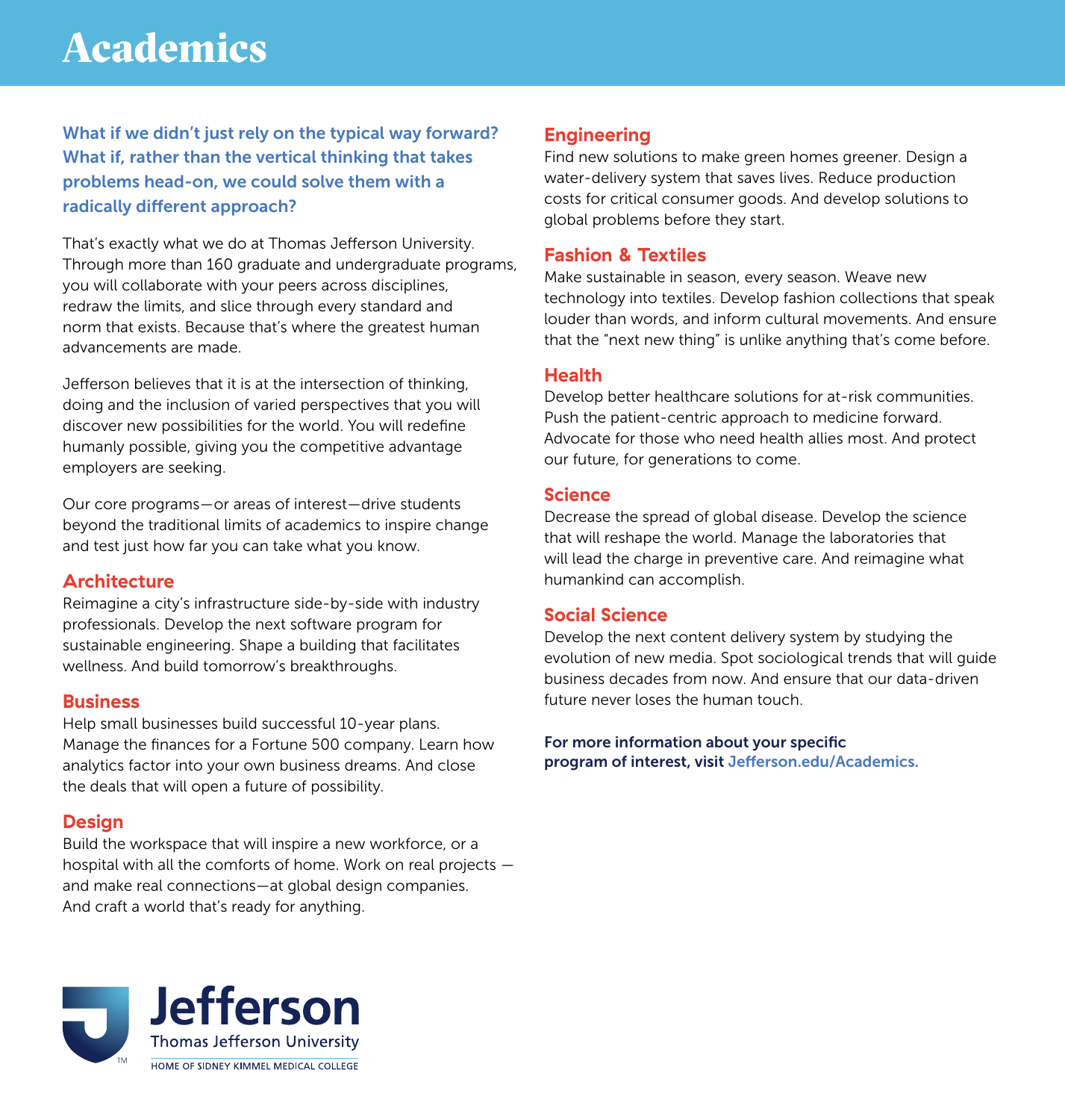# Life at Jefferson

Our distinctive academic curriculum is just one of the many reasons our students enroll at Jefferson. They are motivated to learn about the world around them in a community of curious creators. With residential options in and around our Center City Campus, students have convenient access to many Jefferson-related activities, as well as a variety of cultures, cuisine, and art in one of the most diverse cities in the country. There is no shortage of inspiration, things to do and fun.

#### **Housing & Dining**

We offer a variety of housing and dining options on the Center City Campus. On-campus housing is guaranteed for all first year transfer and graduate students.

The Office of Housing & Residence Life provides a living, learning environment that promotes an academic and personal experience for residents. All three residence halls are centrally located on campus. Barringer, Orlowitz, and Martin are safe, attractive, and comfortable facilities in an atmosphere that contributes to students' academic success. Living on campus will enhance your Jefferson experience – on campus residents have the opportunity to meet students outside of their academic programs and benefit from the close proximity to classes and Thomas Jefferson University Hospital (TJUH), our academic medical center.

In addition to being close to the University and TJUH, the residence halls are also located within a short walking distance of many restaurants, stores, transportation centers, and other city landmarks.

For more information: Jefferson.edu/university/campus-life/housing.html



#### **Activities & Organizations**

Finding time for your passion, connecting and socializing with others, and giving back to the community are all great ways to get the most out of your university experience. We offer club sports, activities supporting the performing arts, and more. We have more than 160 student-run organizations to fulfill your passion – and if not – you may be able to start your own!

#### **Student Government**

Are you ready to take the lead? Then check out the Student Government. There's no better place on campus to let your leadership skills shine and to have your voice heard on important areas affecting your college experience.

#### **Student Life and Engagement**

Jefferson is all about redefining what's humanly possible and it starts by empowering you in ways that can positively impact others. We offer opportunities and activities where you can engage, lead, learn, and serve – or just be your healthiest you. Student Life and Engagement is the heart of the campus – coordinating and supporting many of the social, wellness, and recreational activities for our students.

#### **Leadership Live**

Leadership LIVE is a student leadership development program at our Center City Campus which consists of a series of workshops, special events, and community service opportunities designed to enhance your knowledge, skills, and efficacy as a leader in today's world. It is a free program that is open to all matriculated students at Thomas Jefferson University and is coordinated through the Office of Student Life and Engagement – Programming Division.

#### Learn more at Jefferson.edu/LeadershipLive

#### **Events**

Stay aware of important event dates on our campuses. From lectures and story slams, to concerts, fundraisers, and service activities – there is no shortage of things to do and see.

For more information: Jefferson.edu/university/campus-life.html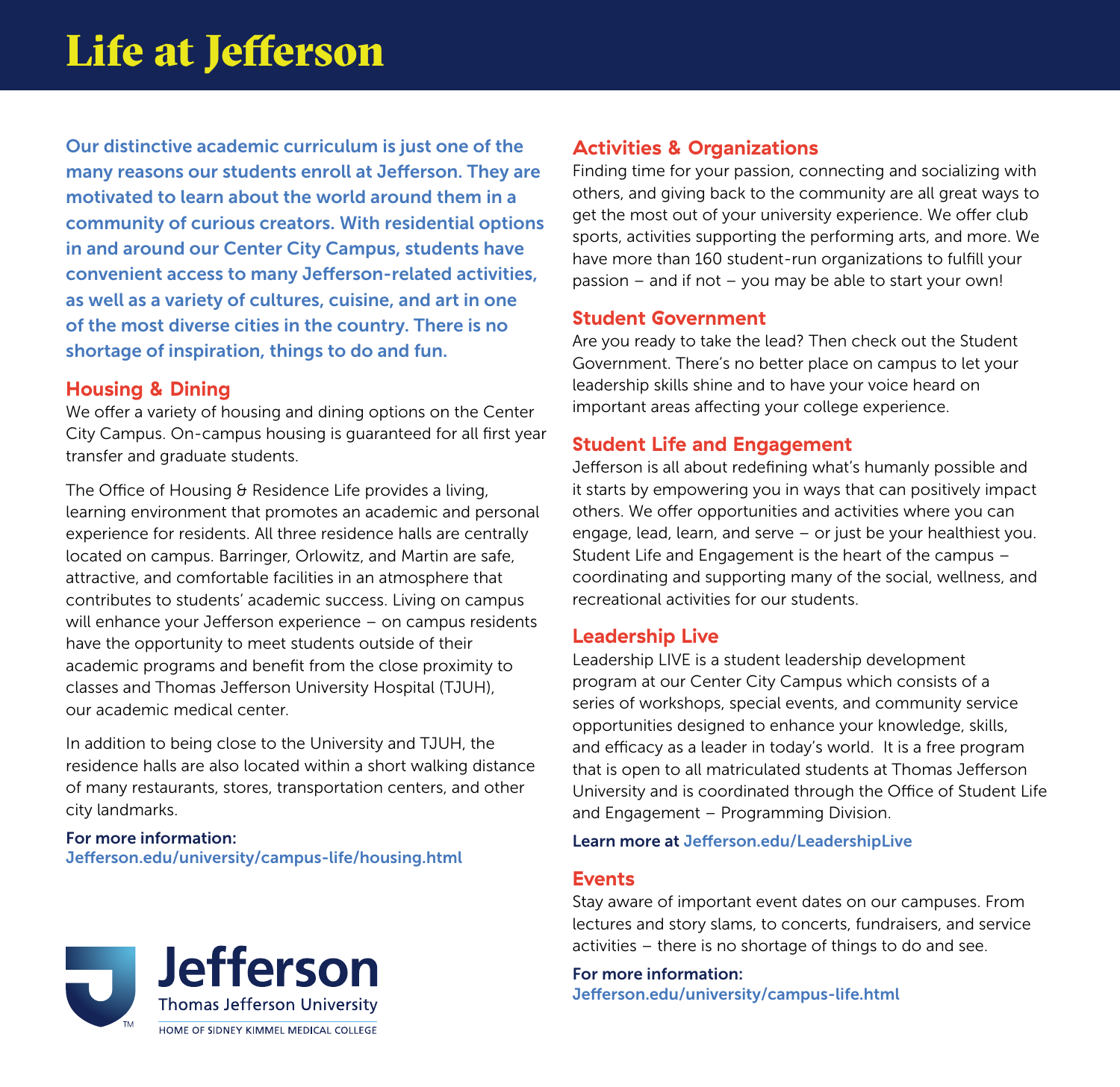### Colleges, Schools & Institutes

Thomas Jefferson University is a professional university with 160 graduate and undergraduate programs offered in 10 colleges and 3 schools in areas such as architecture, business, design, engineering, fashion and textiles, health, science, and social science.

At Jefferson, you will collaborate with your peers across disciplines and redraw the limits through every standard that exists. You will redefine humanly possible, giving you the competitive advantage employers are seeking.

#### **Our Colleges, Schools & Institutes**

- College of Architecture & The Built Environment
- College of Health Professions
- College of Humanities & Sciences
- College of Life Sciences
- College of Nursing
- College of Pharmacy
- College of Population Health
- College of Rehabilitation Sciences
- Kanbar College of Design Engineering & Commerce - School of Business
	- School of Design & Engineering
- Sidney Kimmel Medical College
- School of Continuing & Professional Studies
- Institute of Emerging Health Professions
	- Lambert Center for the Study of Medicinal Cannabis and Hemp
- Continuing Medical Education

#### **International Academic Affiliations**

- Ben-Gurion University of the Negev Beersheba, Israel
- Catholic University and Gemelli University Hospital, Rome, Italy
- Politecnico di Milano, Italy
- CEA San Jose, Costa Rica
- Hebrew University, Jerusalem, Isreal
- Jefferson Rome @ UARC CEA San Jose
- Kitasato University Sagamihara-shi, Japan
- KLE University, Belgaum, India
- Sichuan University/West China Hospital, Chengdu, Sichuan, China
- St. George's University of London, Wandsworth, England
- Technion-Israel Institute of Technology, Haifa, Israel
- Trinity College, Dublin, Ireland
- Universidade do Minho, Braga, Portugal
- University of Oxford, Oxford, England
- Weizmann Institute of Science, Rehovot, Israel

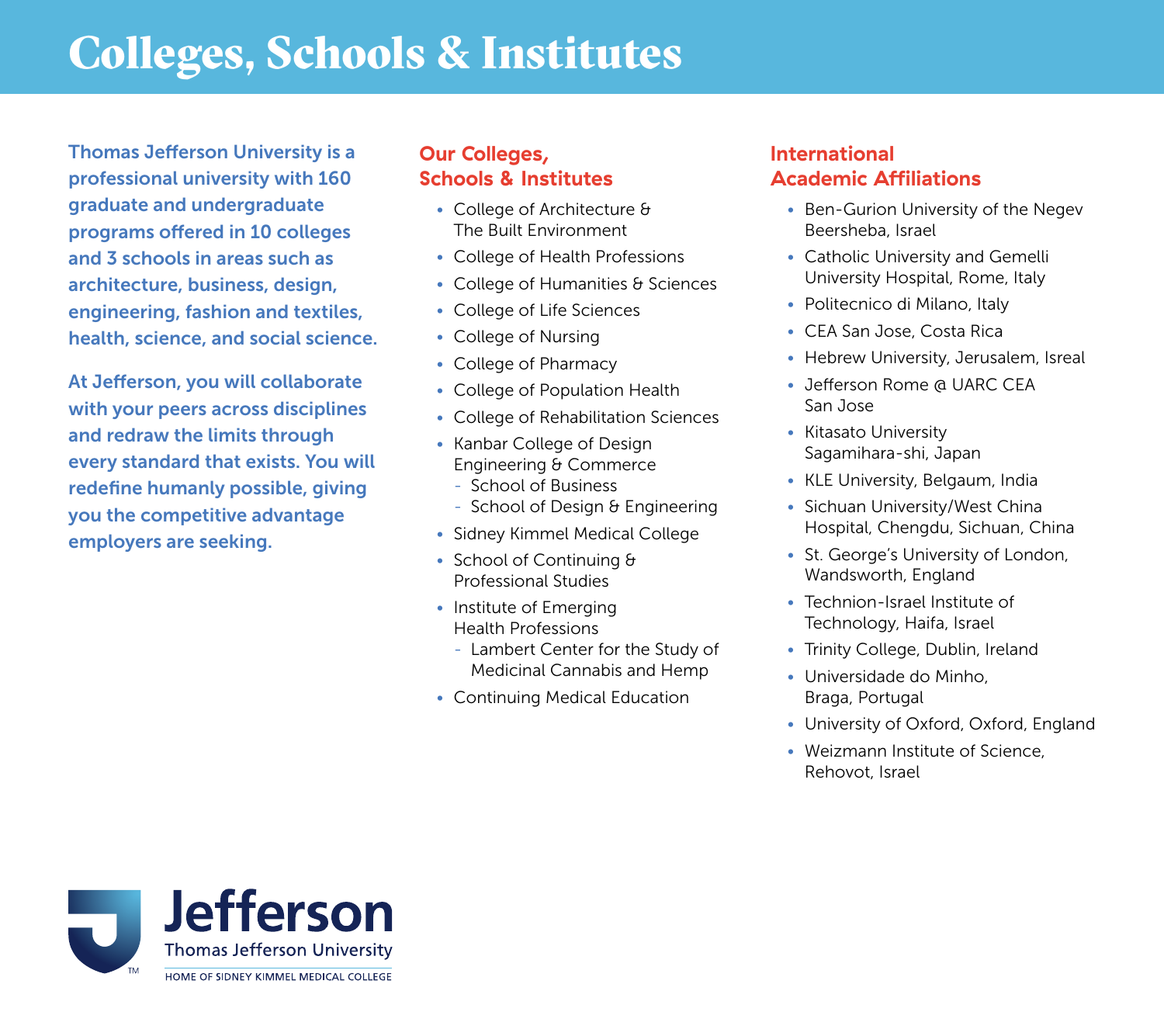# Financing Your Education

Knowing how you're going to pay for college is a big step in the decision-making process for many students. We are committed to making a high-quality, professional education affordable for every qualified student. We encourage you to apply for financial aid, regardless of family financial circumstances.

Each year, around two-thirds of our students receive financial assistance through a combination of funding sources, including:

- institutional and institutionally-administered scholarships and loans
- federal and state grants
- work-study programs and assistantships
- federal, state, institutional and private loans

Our staff will guide you through every step of the financial aid application process, working closely with you to identify all of the resources available to help you meet educational costs.

When your financial aid package has been finalized, our job isn't over. We will help you with budgeting, financial planning, and debt management to help you manage your money while you are enrolled in school and as you prepare for the future.

#### **How to Apply**

Visit the Financial Aid Office website for specific information about the application process.

All students who apply for financial aid must start by completing the federal Free Application for Federal Student Aid (FAFSA). The FAFSA may be completed online at www.fafsa.gov after October 1. Please be sure to use school code of 013549 when filing.

#### **Ready to Get Started?**

You will receive more information about financing your education at Jefferson after receiving an offer of admission.

#### Visit our website for more information: Jefferson.edu/FinancialAid

#### Or contact us at: 215-955-2867 | financial.aid@jefferson.edu

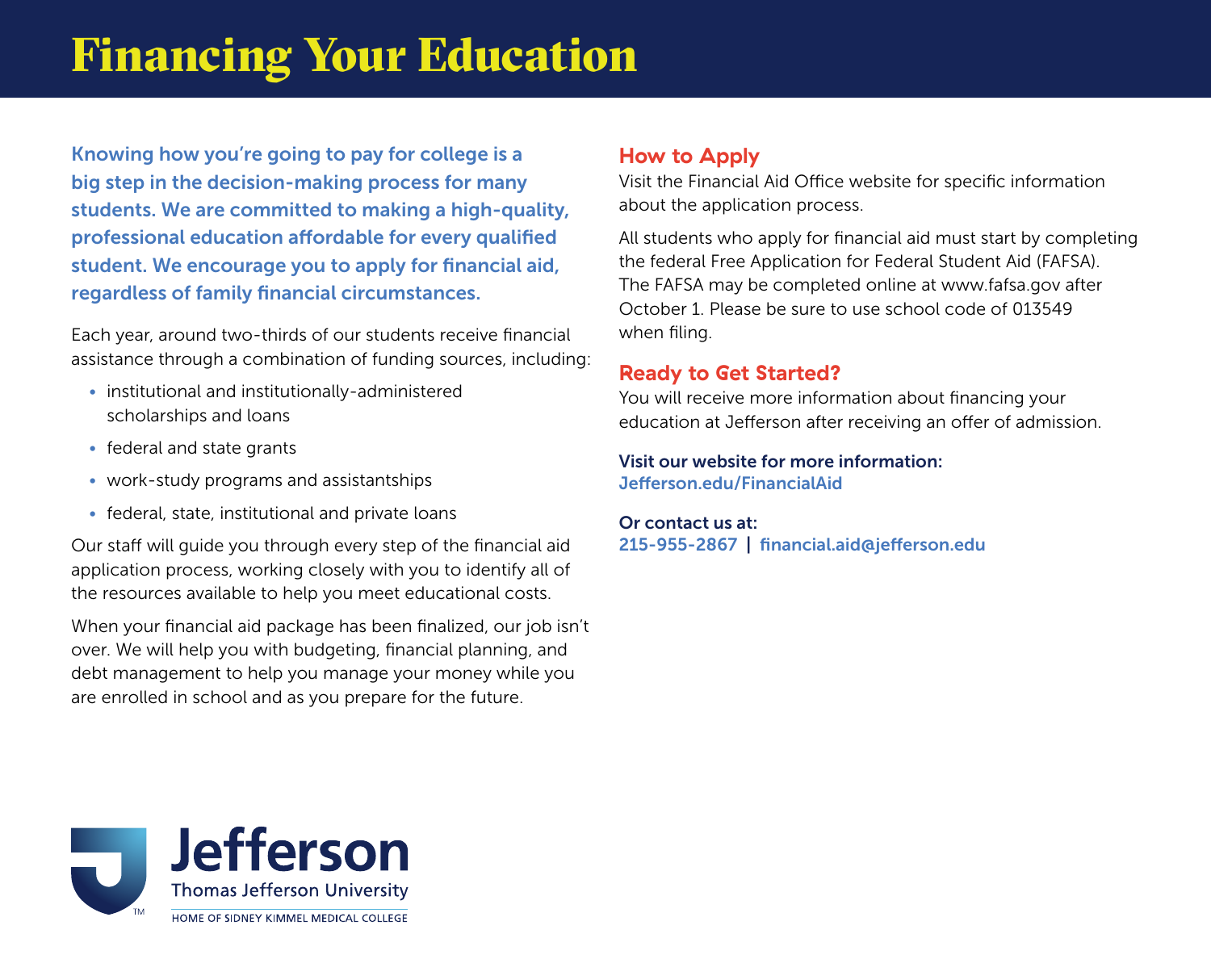# Applying

Jefferson's academic programs are designed to meet and exceed the needs of the modern professional world. As a Jefferson student, you will gain the experience, knowledge, and partnerships from day one that will set you apart and prepare you for success and impact at every step along the way. The most exciting part – as a Jefferson graduate you will have the skills and expertise employers are clamoring to hire.

Learn more about admissions requirements and deadlines for your program of interest at Jefferson.edu/Apply.

#### **International Admissions**

At Jefferson, you will broaden your knowledge in an academic environment that celebrates differences and encourages growth. We set a high priority on the exchange of ideas, research, education and care with members of the international community.

For more information, visit: Jefferson.edu/International